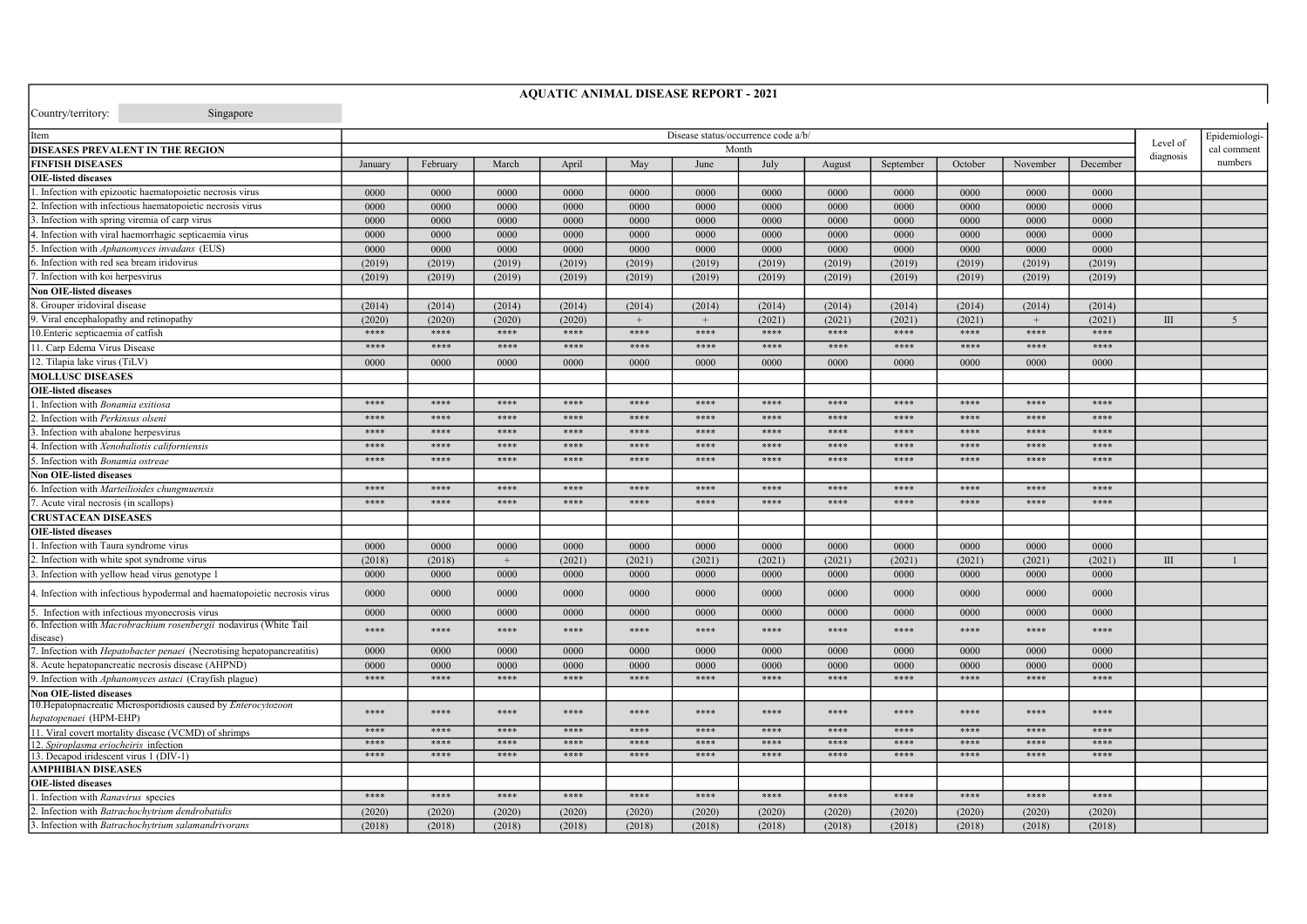| <b>Prepared by:</b>                                                    |  |
|------------------------------------------------------------------------|--|
| Name:<br>Dr Teo Xuan Hui                                               |  |
| Position: ___ Senior Veterinarian / Professional & Scientific Services |  |
| _7 February 2022_<br>Date:                                             |  |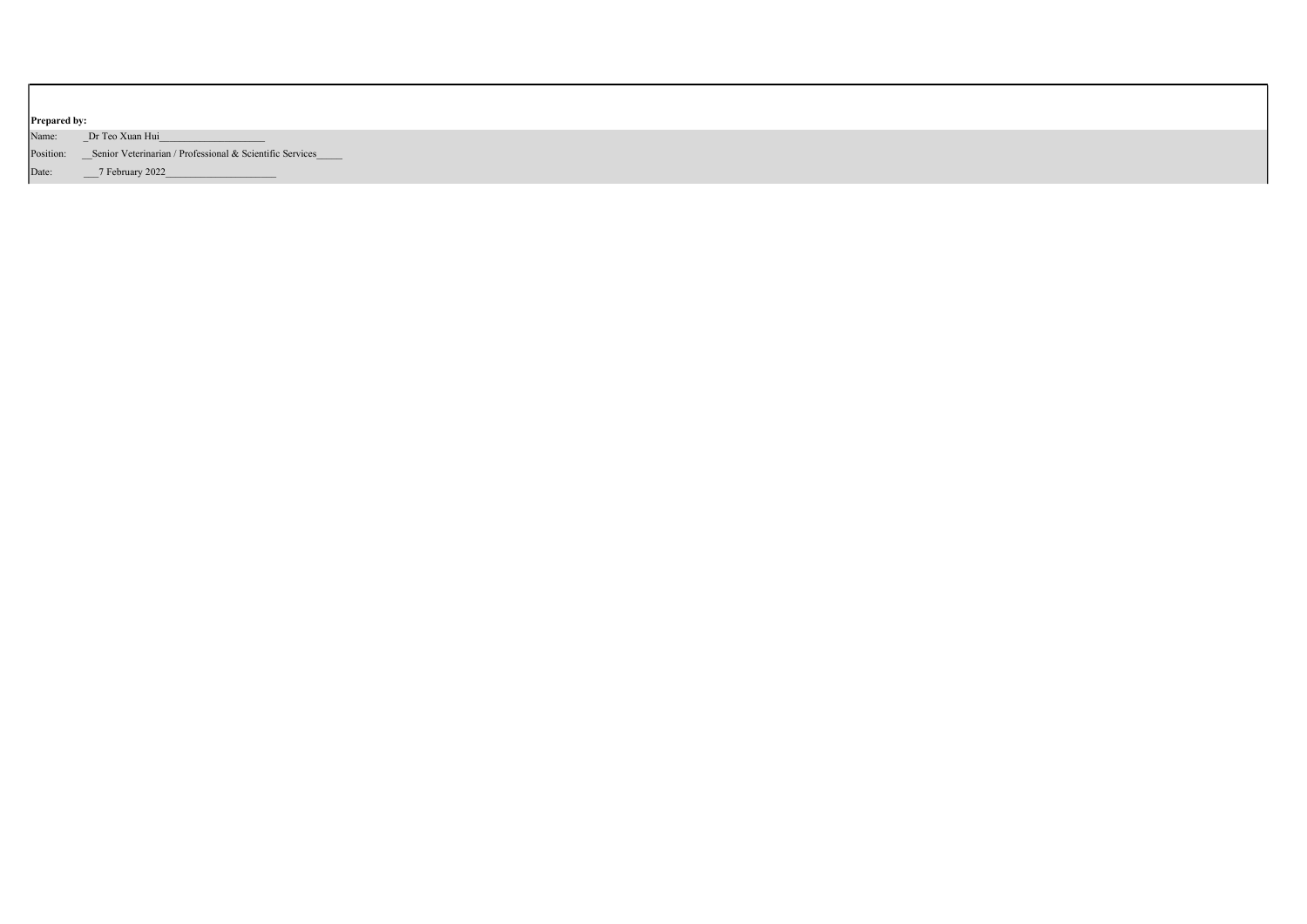| <b>ANY OTHER DISEASES OF IMPORTANCE</b>       |        |        |        |        |        |        |        |        |        |        |        |        |       |
|-----------------------------------------------|--------|--------|--------|--------|--------|--------|--------|--------|--------|--------|--------|--------|-------|
| 1 Infection with Scale Drop Disease Virus     |        | (2021) | (2021) | (2021) | (2021) | (2021) | (2021) | (2021) |        | (2021) | (2021) | (2021) |       |
| 2 Infection with Big Belly bacterium          |        | (2021) | (2021) | (2021) | (2021) | (2021) | (2021) | (2021) |        | (2021) | (2021) | (2021) |       |
| 3 Infection with Lymphocystis virus           | 0000   | 0000   |        | (2021) | (2021) | (2021) | (2021) | (2021) | (2021) | (2021) | (2021) | (2021) |       |
| 4 Infection with <i>Nocardia</i> sp.          | (2018) | (2018) | (2018) |        |        |        | (2021) | (2021) | (2021) | (2021) | (2021) | (2021) |       |
| 5 Infection with Streptococcus injae          | (2020) | (2020) | (2020) |        | (2021) |        | (2021) | (2021) | (2021) | (2021) | (2021) | (2021) | 4,6,8 |
| 6 Infection with Tenacibaculum sp.            | (2019) | (2019) | (2019) | (2019) | (2019) |        | (2021) | (2021) |        | (2021) | (2021) | (2021) |       |
| 7 Infection with Lates Calcarifer Herpesvirus | (2020) | (2020) | (2020) | (2020) | (2020) | (2020) | (2020) | (2020) |        | (2021) | (2021) | (2021) |       |
|                                               |        |        |        |        |        |        |        |        |        |        |        |        |       |

## DISEASES PRESUMED EXOTIC TO THE REGION<sup>b</sup>

LISTED BY THE OIE

Finfish: Infection with HPR-deleted or HPR0 salmon anaemia virus; Infection with salmon pancreas disease virus;

Infection with Gyrodactylus salaris.

Molluscs: Infection with Marteilia refringens; Perkinsus marinus.

## NOT LISTED BY THE OIE

Finfish: Channel catfish virus disease

| Please use the following occurrence code:<br>Ιa                    |                                                                                                                                                                                 |                            |                                                                                                                                                        |
|--------------------------------------------------------------------|---------------------------------------------------------------------------------------------------------------------------------------------------------------------------------|----------------------------|--------------------------------------------------------------------------------------------------------------------------------------------------------|
| Occurrence code and<br>symbol                                      | Definition                                                                                                                                                                      | Occurrence code and symbol | Definition                                                                                                                                             |
| Disease present<br>Disease limited to one<br>or more zones         | The disease is present with clinical signs in the whole country<br>(in domestic species or wildlife)<br>The disease is present with clinical signs, and limited to one or       | Disease absent             | The disease was absent in the country during the<br>reporting period (in domestic species or wildlife).                                                |
| $+()$                                                              | more zones/compartments (in domestic species or wildlife)                                                                                                                       | Never reported<br>0000     | The disease has "never been reported" (historically<br>absent) for the whole country in domestic species and                                           |
| Infection/infestation<br>$+2$                                      | Confirmed infestation or infection using diagnostic tests, but<br>no clinical signs observed (in domestic species or wildlife)                                                  |                            | wildlife.                                                                                                                                              |
| Infection/infestation<br>limited to one or more<br>zones<br>$+2()$ | Confirmed infestation or infection using diagnostic tests, but<br>no clinical signs observed and limited to one or more<br>zones/compartments (in domestic species or wildlife) | No information<br>***      | No information is available regarding the presence or<br>the absence of this disease during the reporting period<br>(in domestic species or wildlife). |
| Disease suspected<br>Disease suspected but                         | The presence of the disease was suspected but not confirmed<br>(in domestic species or wildlife)                                                                                |                            |                                                                                                                                                        |
| not confirmed and                                                  | The presence of the disease was suspected but not confirmed                                                                                                                     |                            |                                                                                                                                                        |
| limited to one or more<br>zones<br>20                              | and limited to one or more zones/compartments (in domestic<br>species or wildlife)                                                                                              |                            |                                                                                                                                                        |
|                                                                    | b/ If there is any changes on historical data, please highlight in RED                                                                                                          |                            |                                                                                                                                                        |

## 1. Epidemiological comments:

(Comments should include: 1) Origin of the disease or pathogen (history of the disease); 2) Species affected; 3) Disease characteristics (unusual clinical signs or lesions); 4) Pathogen (isolated/sero-typed); 5) Mortality Preventive/control measures taken; 9) Samples sent to national or international laboratories for confirmation (indicate the names of laboratories; 10) Published paper (articles in journals/website, etc). and 11) Unknown di

| Comment No. |                                                                                                                                                                                                                                                                                                                                   |
|-------------|-----------------------------------------------------------------------------------------------------------------------------------------------------------------------------------------------------------------------------------------------------------------------------------------------------------------------------------|
|             | White Spot Syndrome Virus (WSSV) DNA was detected by real-time PCR in a batch of ornamental crayfish imported by a local ornamental fish trading facility. All specimens of the affected batch were culled. The premises were<br>inspected by the competent animal health authority and found to have good biosecurity practices. |